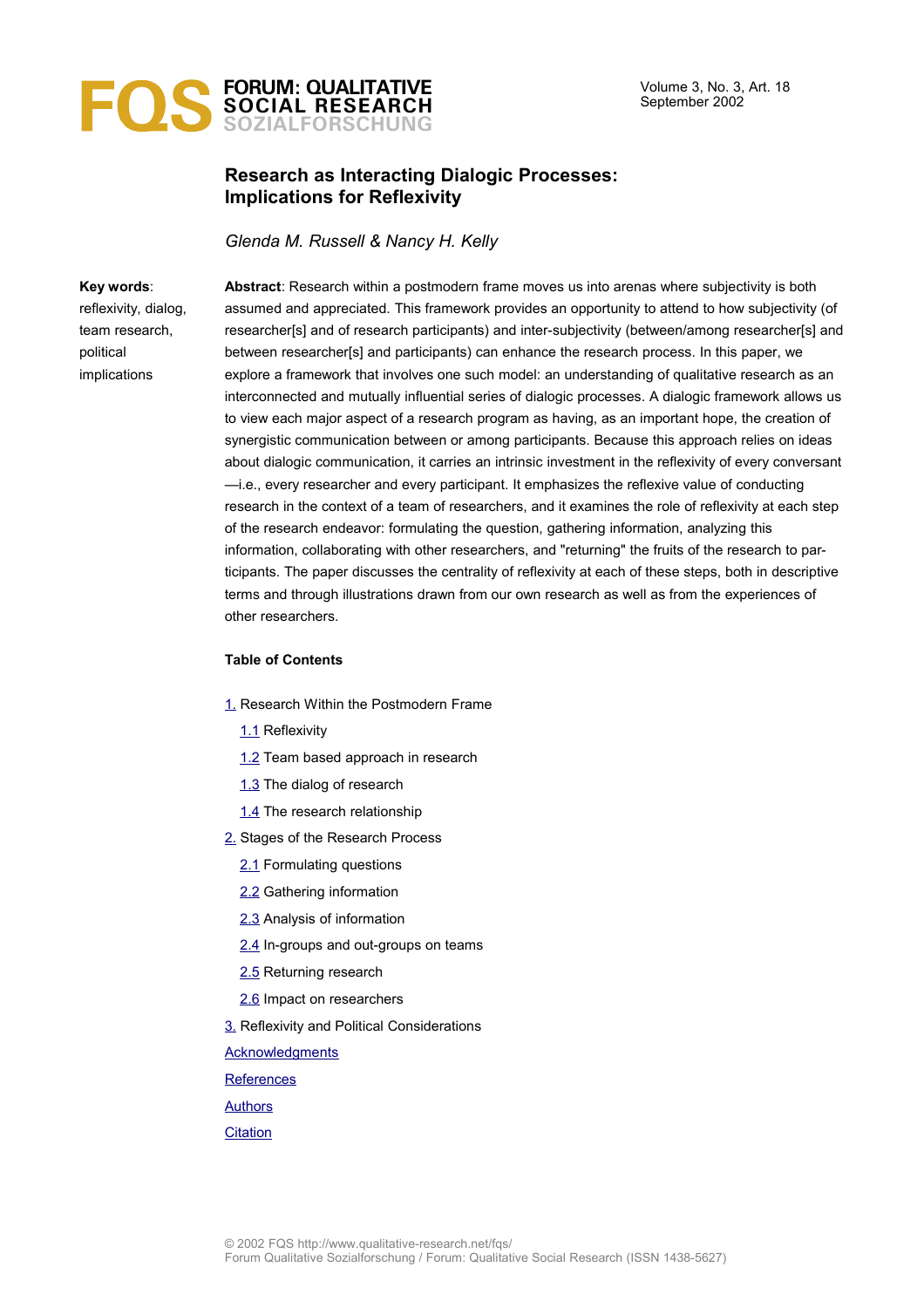# <span id="page-1-0"></span>**1. Research Within the Postmodern Frame**

The observations and interpretations presented in this paper reflect the vision and epistemological strategies located in a postmodern view of research. Explorations conducted within this frame attend more to questions of process and relationality than to the discovery of a pre-existing truth or singular reality (CHEEK, 1999). This approach rejects the notion of meta-narratives that seek to represent a coherence of understanding and a comprehensive view of others (LYOTARD, 1984). Instead, it emphasizes the deconstruction of rigidly formed beliefs and the acceptance of a more fluid, changing perspective. Postmodern strategies recognize the transitory and ephemeral nature of reality (CHIA, 1995) while encouraging attention to the interpersonal relationships that ultimately shape and define our experience. With an emphasis on plurality, these strategies embrace the multiplicity of voices and views present in any representation or analysis (STRATHERN, 1991). They invite and privilege observation and examination of the relational nature of research and they celebrate the subjective nature of the information gathered through this process. [1]

The subjectivity found in research information originates with both the researcher(s) and participant(s), each of whom brings individual experiences and pre-existing perspectives into the research event. These subjective views have been initiated and deepened through interaction with multiple nested systems of the environment (BRONFENBRENNER, 1979), and they serve to consistently evaluate and mediate one's unique expectations and understandings of the world. These lenses of subjectivity inform and mediate each element of the research project, influencing not only the process and intended goals but also the interaction and attributions found within the event itself. [2]

## <span id="page-1-1"></span>**1.1 Reflexivity**

BREUER (2000) identified multiple characteristics that may draw researchers toward or away from particular research topics. Included in these are the elements of intellectual and emotional comfort, individual interest in a certain phenomenon, and attraction toward certain roles or environments that complement individual style. A researcher's choice of inquiry may also be guided by professional associations that can exert influence at both the micro and macro levels (MAYS & POPE, 1995). Researchers may be enabled or confined by departmental frameworks or scientific disciplines, which in turn reflect the broader cultural norms. Topics encouraged for exploration may be ones that are pertinent to current events or reflective of the discourse of the dominant culture. While these influences are not always readily apparent, they too serve to create a type of external subjectivity that privileges or discounts certain areas of exploration. [3]

Although the image of the researcher as a value-free and objective observer (WHEATLEY, 1992) has been replaced by one that acknowledges active participation and co-authorship of research outcomes (HATCH, 1996), limited changes have occurred in the production of scientific-psychological knowledge (BREUER, 2000). According to WIESENFELD (2000), researchers have not yet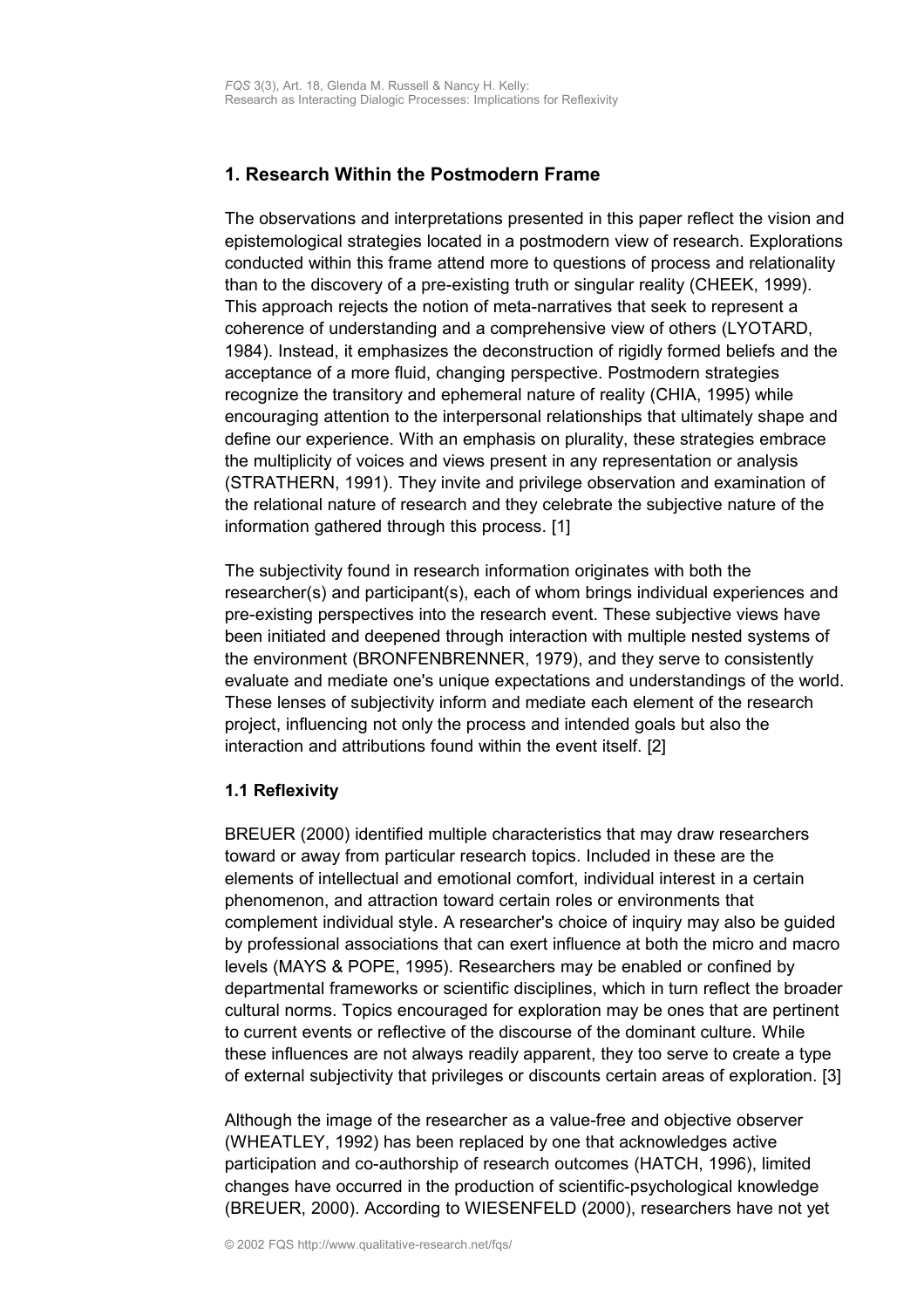determined how to operationalize the subjective nature of research in a way that provides for expanded understanding and insight into the process. AHERN (1999) notes that, although researchers report attempts to integrate reflexive strategies into their work, they frequently are unable to clarify how this process is accomplished. These reports suggest an elusive quality to subjectivity that appears to defy simple categorization or identification. [4]

The importance of reflexivity in psychological studies has gained increased recognition as researchers have begun to acknowledge themselves as cocreators of the knowledge represented in these explorations (STEIR, 1991). As researchers attempt to balance the potential benefits of researcher involvement with a commitment to accurately represent their respondents' voices (AHERN, 1999), we enlist the strategy of reflexivity as a mediator of the research process. RUSSELL and BOHAN (1999) define reflexivity as a process of honoring oneself and others in our work through an awareness of the relational and reflective nature of the task. They emphasize that researchers: "may not stand apart from their own humanity while creating new understandings and that research is not an objective rendering of reality but a form of participation in the phenomena under study" (p.404). SCHUBERT (1995, as cited in PAYNE, 2000) adds that reflexivity "helps us identify the socially and rhetorically constructed boundaries that delimit our view of the social field, to transgress those limits, and provide a basis for creative, ethical alternatives" (p.010). [5]

Reflexivity is typically represented in the literature as a process of selfexamination that is informed primarily by the thoughts and actions of the researcher (BARRY, BRITTEN, BARBER, BRADLEY, & STEVENSON, 1999; PORTER, 1993). Strategies for its implementation often include the completion of self-reflective records and diaries, the examination of personal assumptions and goals, and the clarification of individual belief systems and subjectivities (AHERN, 1999). The goal of these activities is "to turn the researcher's gaze back upon oneself for the purpose of separation and differentiation" (S. HAWES, 1998, p.100). [6]

## <span id="page-2-0"></span>**1.2 Team based approach in research**

The process of reflexivity is also enlisted in a team-based approach to research. Qualitative methodologies have increasingly integrated the benefits of utilizing multiple, diverse perspectives as a means to enhance the richness of contributions to knowledge and practice (BARTUNEK & LOUIS, 1996). As research strategies have shown growing interest in the complex nature of data, they have moved toward a model that employs a critical reflection and examination from multiple positions. In this way, researchers are able to utilize their reflexivity as a means to achieve an expansion of understanding (GERGEN & GERGEN, 1991). [7]

The process of reflexivity is also enlisted in a team-based approach to research. Qualitative methodologies have increasingly integrated the benefits of utilizing multiple, diverse perspectives as a means to enhance the richness of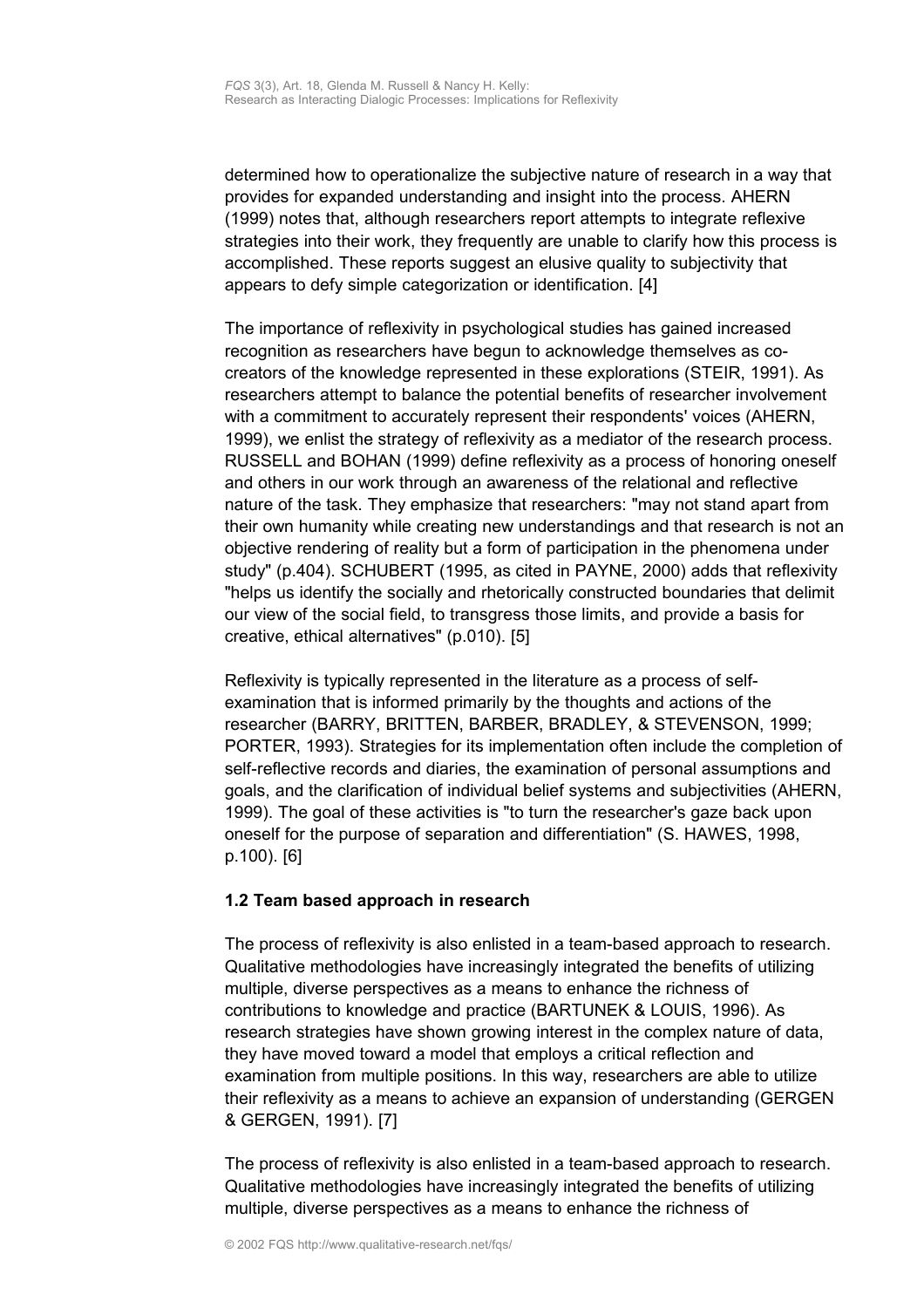contributions to knowledge and practice (BARTUNEK & LOUIS, 1996). As research strategies have shown growing interest in the complex nature of data, they have moved toward a model that employs a critical reflection and examination from multiple positions. In this way, researchers are able to utilize their reflexivity as a means to achieve an expansion of understanding (GERGEN & GERGEN, 1991). [7]

The process of team research also illuminates the multiple levels of reflexivity that are available for implementation within the research process. The personal selfexamination encouraged by individual approaches can be further expanded into a broader process of reflection that captures the interpersonal nature of the event (BARRY et al., 1999). As the complex tapestry of the research process unfolds, the reflexive strategies can expand to encompass both individual and group subjectivities that emerge from the multiple interactions among contributors. In this way, scaffolding is created that allows researchers to make transitions between and among the various relationships and dialogs that define the broader process. As a result, the team is able to generate a synergistic environment that reflects the multiplicity of voices and allows for expanded understandings (RUSSELL, 2000). [8]

In addition to enabling a richer, conceptual analysis and interpretation (BARRY et al., 1999), team research may also offer personal benefits for those involved in the process (WEST, 1994). The interaction among team members may encourage individuals to view themselves more clearly and to develop strategies to compensate for limitations (RUSSELL, 2000). Teams also can provide emotional support to counteract feelings of isolation or to hold the emotions that are often associated with highly charged or sensitive topics (ERICKSON & STULL, 1998; KLEINMAN & COPP, 1993; RUSSELL, 2000). A well-functioning team offers opportunities for expanded personal insight, a greater sense of achievement, and the sense of community that facilitates thinking well (RUSSELL, 2000). [9]

## <span id="page-3-0"></span>**1.3 The dialog of research**

One way to gain greater understanding of reflexivity is to examine the process of research as it unfolds across the different stages of the research endeavor, including the tasks of formulating questions, defining methodological strategies, performing analyses, and disseminating results. Each of these stages is initiated and extended through the intersecting dialogic processes that create and shape the research event (LUCIUS-HOENE & DEPPERMANN, 2000; L. HAWES, 1994). According to LUCIUS-HOENE and DEPPERMANN (2000), the sense of collaboration begins in advance of the actual interview event. They suggest that as the researcher begins to imagine and later investigate the desired qualities and experiences of potential participants, (s)he begins to shape the questions and anticipate positive or problematic circumstances that could diminish or add to the success of the experience. As part of this process, the researcher enters into the fictional or theoretical steps that establish an initial communicative relationship with the participant. [10]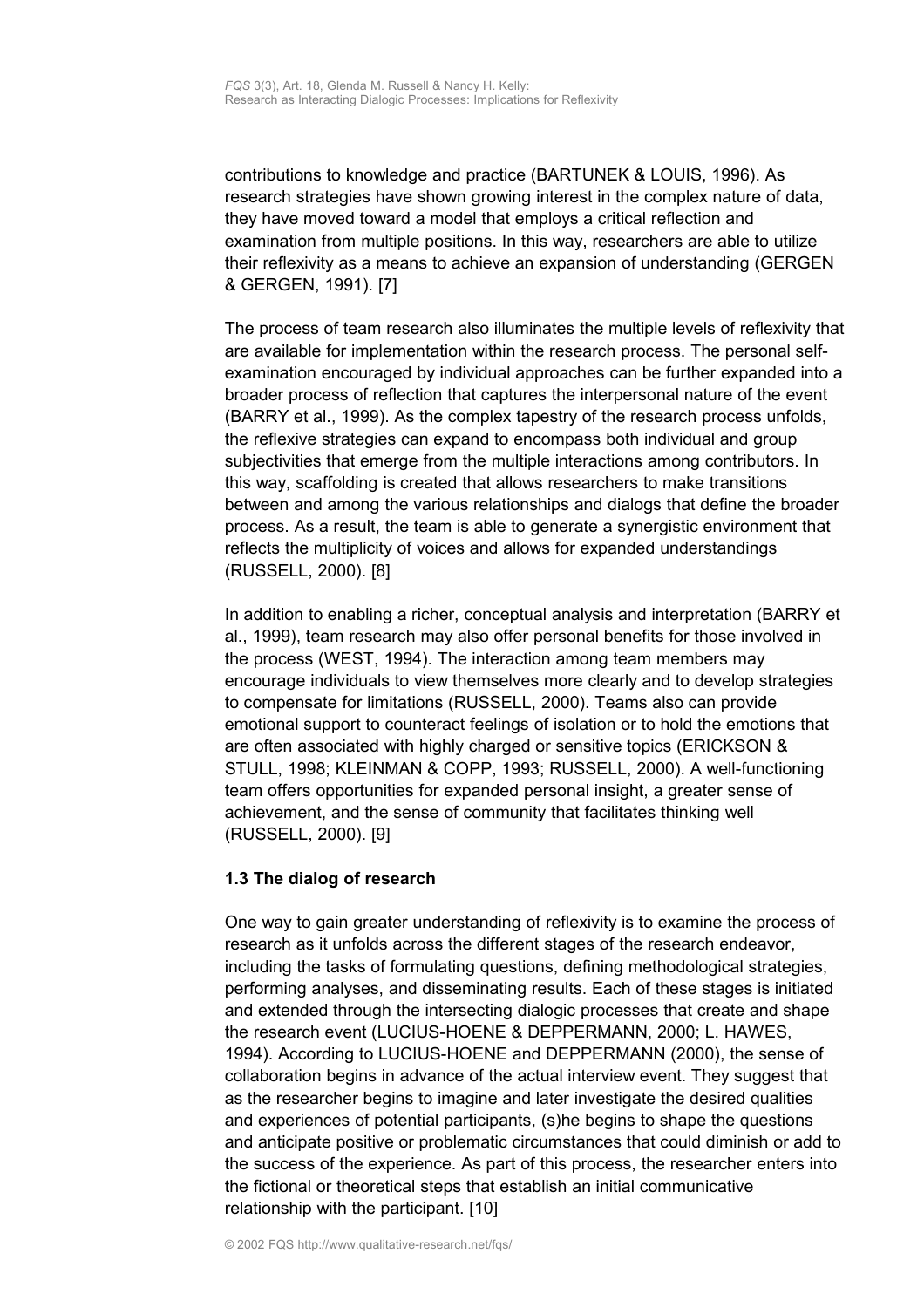That communication is realized with an initial phone call or meeting that enlists the participant's assistance with the research study. The dialog has now moved from fiction to reality and henceforth evolves within the rules of everyday interactions. As the researcher and participant speculate about the potential for their discursive alliance, they establish tentative rules for interacting. Those rules will be further refined by the nature of the research event and by the researcherparticipant communication. [11]

This paper will explore the dialogic interactions inherent in the various steps of the research process. In keeping with RICHARDSON'S recommendation (1995, as cited in WIESENFELD, 2000), we will both speak in descriptive terms and offer narratives that reflect the experiences of participants. Some of these narratives are drawn from our own work and some have been contributed by other researchers in conversations with us. These representations will be drawn from experiences of conducting team research that allow for an expanded view of dialog while encouraging an awareness of the critical thinking processes embedded in intellectual reflexivity. [12]

SILVERMAN (1993, as cited in RHODES, 2000) proposed that the research interview does not correspond to some external truth, but rather a way of creating one of many possible accounts that are reflexively linked to the interplay of discursive actions. He suggested that as the researcher(s) and respondent(s) learn and change through the dialog of the interview, they develop a consensual truth that enables the process. BAMBERG (1999) identified this joining as an interactive negotiation that ultimately defines a story's meaning. [13]

The concept of negotiation within the interview suggests that the process does not merely recount past events; rather, it constructs new stories out of the flow of information and interpretation of both participants. In this context, research results emerge from the interactive dialog that occurs between researcher and respondent as they position and shape the information ultimately captured in the text. In this way, the dialogic interplay enacted as part of the interview process serves to join and integrate the two independent voices into a seamless cocreation of a newly formed reality. This discursive view of research does not deny or diminish the concept of reality (SAMPSON, 1993) but offers an alternative explanation for how that reality is represented and understood. In viewing words as deeds, a discursive framework challenges the traditional understanding of research phenomena. Without searching for pre-existing truths, it considers the ways in which meaning is established through interactive dialog and recognizes the collaborative nature of the interview process. In acknowledging the power of dialog to shape and define meaning, it provides a framework to examine how knowledge is constructed and known (BAKHTIN, 1986). [14]

## <span id="page-4-0"></span>**1.4 The research relationship**

"Since research outcomes are produced through the creation of meanings that emerge from the interactive dialogs of interviews, the quality of that data will be influenced by the nature of the relationship between researcher and participant"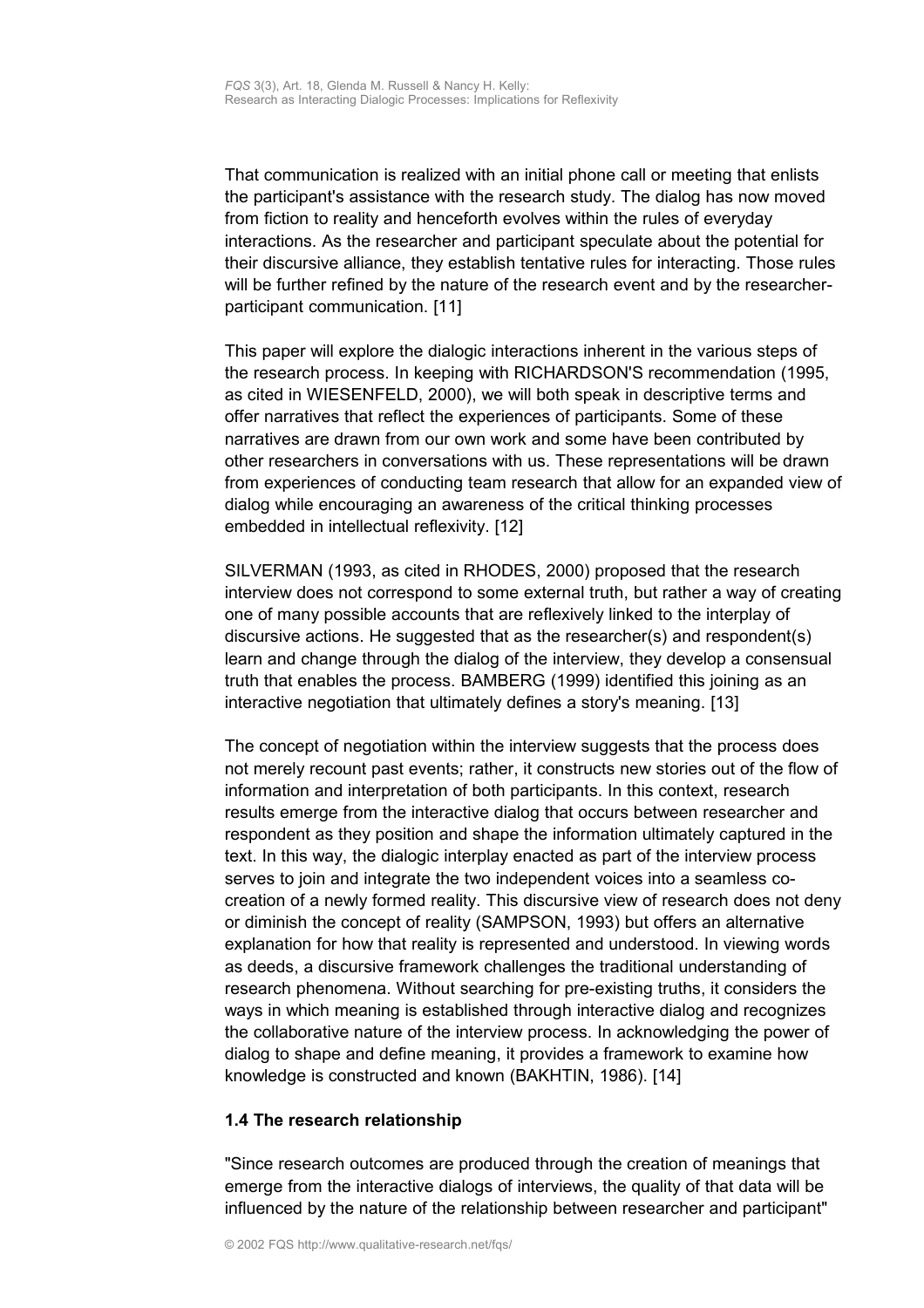(POPAY, ROGERS, & WILLIAMS, 1998 as cited in HALL & CALLERY, 2001, p.260; see also HAMMERSLEY 1987). The concept of relationality within the research process acknowledges the connectedness between researcher and participant and excludes any recognition of subject or object as constructed within the positivist paradigm. The understanding that develops out of the communicative process of the interview is a result of two human parties in conversation about meaning. Although these conversations recognize the individuality of participants, including the inequality of roles and power differentials, they have the potential to offer equality at a moral level that transcends the sense of separateness. TANNEN (1984, as cited in BRADLEY, 1995) suggested that the dialog of research may be enhanced and deepened by conversation that emerges from the joint production and coordinated interaction of the interview process. She proposed that the shared rhythms and mutual understandings embedded in the flow of conversation allow participants to experience a sense of satisfaction that goes beyond the pleasure of having one's message understood. She defines conversation as "a proof of connection to other people that provides a sense of coherence in the world" (p.373). [15]

The dialog of research must sustain an awareness of each participant's perspective. It should foster an I-and-Thou relationship (BUBER, 1970) that allows and promotes the humanity of both the researcher and the participant. In seeking a moral equality—in contrast to role inequality—the relationship invites both the researcher and the participant to grow, learn, and change through the research process. In this way, the elements of choice and possibility will appear in place of previous constraint and inevitability (L. HAWES, 1994), and a space will be created that allows each voice to be heard. [16]

## <span id="page-5-0"></span>**2. Stages of the Research Process**

In order to examine how these principles are enacted in the process of research endeavors, we will consider a typical analysis of a research project into a series of (presumably discrete) steps. Although it is both customary and convenient to apportion the research process in this way, we acknowledge that this form of analysis distracts us from what might be more aptly thought of as a seamless set of conversations with incoming and outgoing participants and with its own rhythm of ebbs and flows. The notion of stages provides a useful means for describing different aspects of the research processes. Nonetheless, these stages should be taken as heuristic devices rather than as absolute divisions between the various interacting processes involved in research. In our experience, any of the stages we are about to describe can appear and disappear throughout this seamless set of conversations that might be said to describe research processes more accurately. In fact, we will offer an example later in this paper in which the question formulation emerged in a new form during data analysis. [17]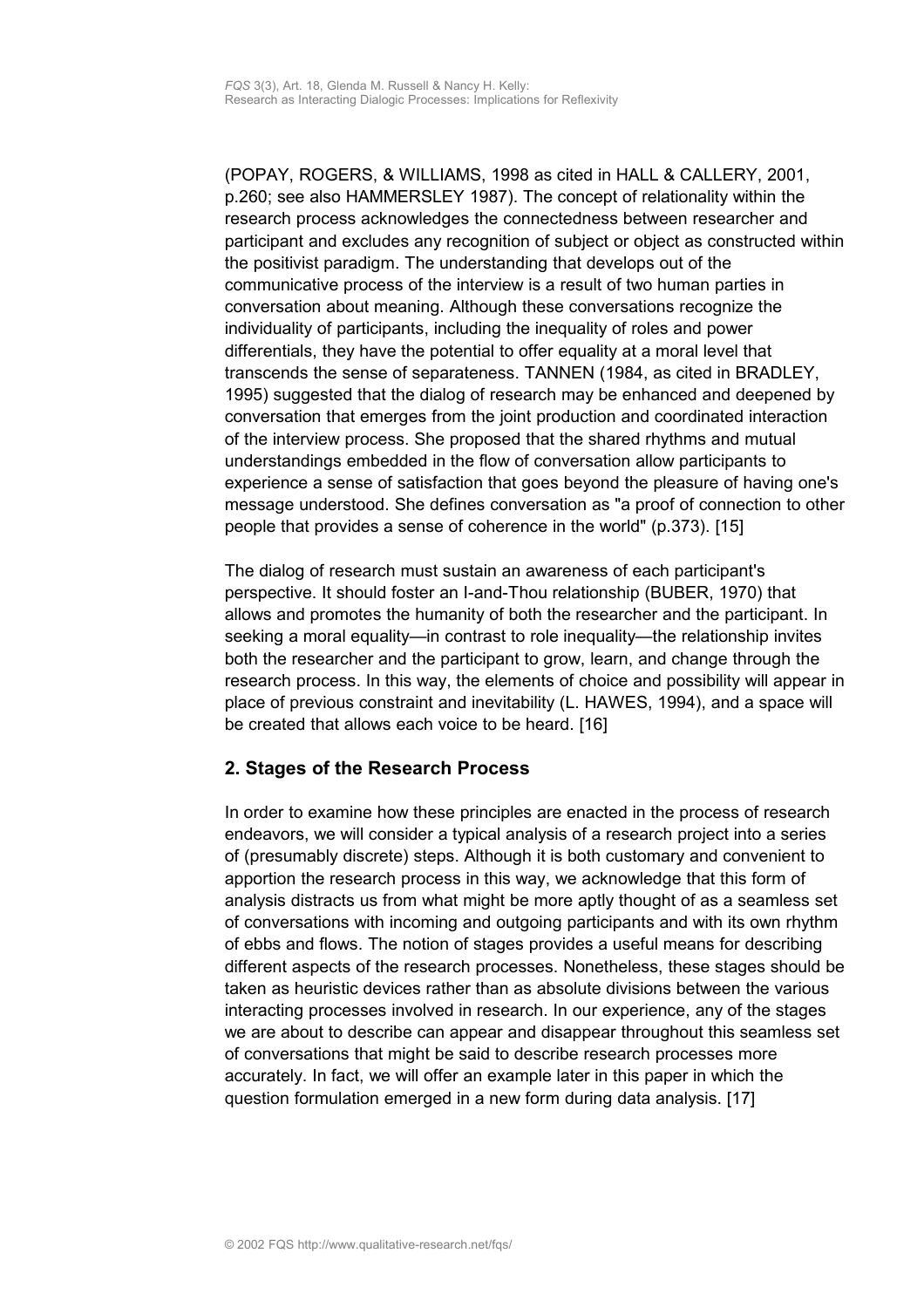## <span id="page-6-1"></span>**2.1 Formulating questions**

The first (albeit admittedly artificially excised) step in the research process is the formulation of a research question. How, we might ask, can this step be understood as a dialog? To address this question, we must first recognize that the ability to ask good research questions is rooted as much in an ongoing attunement with the world as it is with any other factor. If we are listening well to the world, there is no lack of researchable questions. It is a matter of paying attention and noticing what is going on with people—i.e., listening to the dialogs of their lives: What are they doing that is interesting or troublesome or inspiring? What do they care about, wonder about, struggle with? [18]

One of us (GR), in the aftermath of an anti-gay election, overheard the pro-gay campaign spokesperson in a telephone conversation. This normally quiet and modulated heterosexual woman, who for months had been publicly speaking for a campaign on behalf of lesbian, gay, and bisexual people, suddenly raised her voice and purposefully said to the person on the other end of the line, "Listen, I know more about homophobia than most heterosexuals you'll ever know." I turned to look at this woman, who was tired from but educated through her efforts in an unsuccessful campaign. I silently answered her assertion: "I bet you do." And at that moment was born a research project focused on heterosexuals who take visible stands for gay rights. The idea for the project surely was born in the words of the spokesperson, in her dialog with the caller. It was just as surely born in my own curiosity about her words and my internal dialogs—with her and with myself. I noticed something I had never seen in this woman; I was struck by her words; I was curious about the whole picture; I wanted to know more. [19]

Good research questions spring from our "values, passions, and preoccupations" (MARECEK, FINE, & KIDDER, 1997, p.634). If we are engaged in the world and attuned to our own responses to the world, research questions arise with unexpected regularity and predictable spontaneity. Our own reflexivity is a necessary ingredient in generating questions. Even the language of "generating" questions seems problematic. It strikes us that we are no more generating them than we are hearing and responding to them—being open to and curious about what floats around us in the course of our ordinary days. [20]

## <span id="page-6-0"></span>**2.2 Gathering information**

Once we have decided on a research question, our next task is to take our curiosity into some sort of concrete interaction with the world, quite often with other people. However we are gathering information—be it textual, observational, interview, or any other manner of data—we are called upon to engage our entire selves in the dialogic interactions with our question, in the process of listening to the information and noticing our reactions to it. For those of us who were trained exclusively in positivist epistemologies, engaging our entire selves runs counter to the emphasis on objectivity and neutrality so central to our socialization as researchers (MERTENS, 1998). More recent training that includes an element of postpositivist analysis offers a greater possibility for recognizing the place of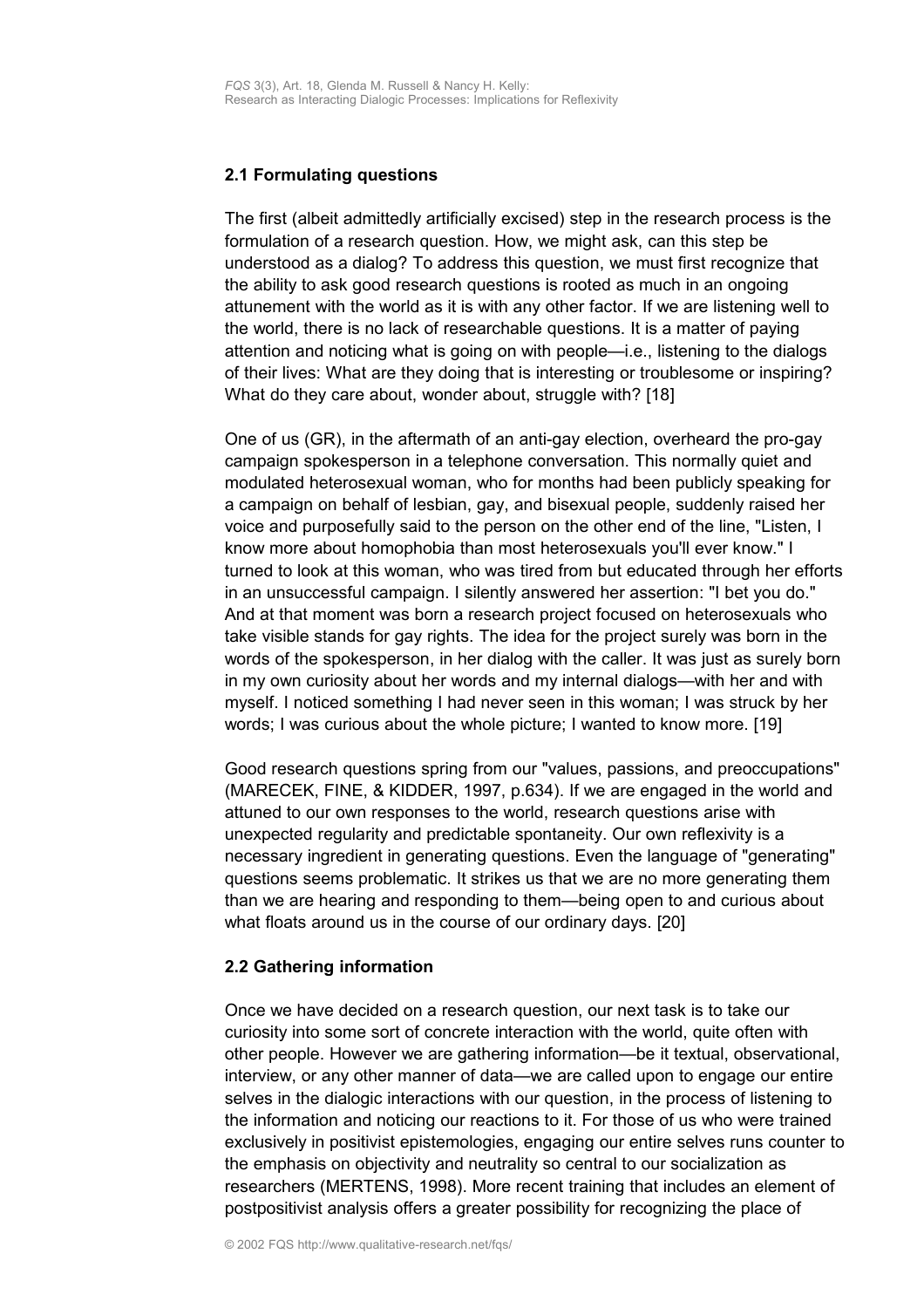theory and values in research, but it does not fully prepare us to be moved in deep emotional (as well as intellectual) ways by our research endeavors. Reflexivity in domains having to do with emotions may represent a particular challenge, given training that often denied the presence or salience of emotional reactions. [21]

The listening process is at once challenging and invigorating. It is not hyperbole to say that we have, individually and together, felt our heart and breathing accelerate as we set about gathering information: What is this? What is going on here? How can I possibly make sense of that? Though very often pleasurable, it is not an altogether pleasant process; it is also disorienting and disturbing. We are thrown off-balance. It is necessary to watch ourselves carefully to see what our responses are and why these responses might be happening. Reflexivity at this point in the process is critical for alerting us to what allows us to see and to what inhibits our seeing (MICHALOWSKI, 1997). [22]

Information gathering may entail an infinite variety of challenges to researchers' abilities to stay alert to their own curiosities and responses. Our strong impression is that, when we are reflexive, other human participants join us in being reflective as well. We have been moved by moments of genuine insight offered by interview respondents. We have been surprised to find ourselves saying something we had not known we knew. We have been gratified by how interviews with multiple respondents gather force and become everyone's interview, everyone's responsibility, and everyone's prize. Looking back at some transcripts of these interviews, it is clear that there are times in the conversation when the roles of the interviewer and interviewee have become so blurred as to all but disappear. We have noticed occasions when the affect associated with the focus of the interview floods the room and all participants. [23]

One of us (GR) conducted group interviews with women who had taken a fullforce self-defense class. It was common for participants to "discover" something about their experiences in and through their conversations with the other participants. It was similarly common for the participants to comment that the interview process was re-creating the joyous, connected, and empowering feelings that they had first experienced in the class. Even within the context of information gathering about very serious matters, we have often enjoyed the playfulness that SARBIN and KITSUSE (1994) regard as a regular feature of postmodern analysis. In interviews with other researchers who shared their experiences with information gathering, we have heard descriptions that are familiar. They have spoken of a sense of "profound connection" with colleagueresearchers and with participants. They have described the momentum of focus groups as akin to "a snowball building on itself," and as a process in which "everybody's creativity feeds off everybody else's." [24]

In the absence of a reflexive stance, researchers might easily fail to notice the degree to which our respondents (and we) are changing before our eyes. Their (and our) engagement with the questions in an interview opens new possibilities for their (and our) understanding and insight. Their understandings of themselves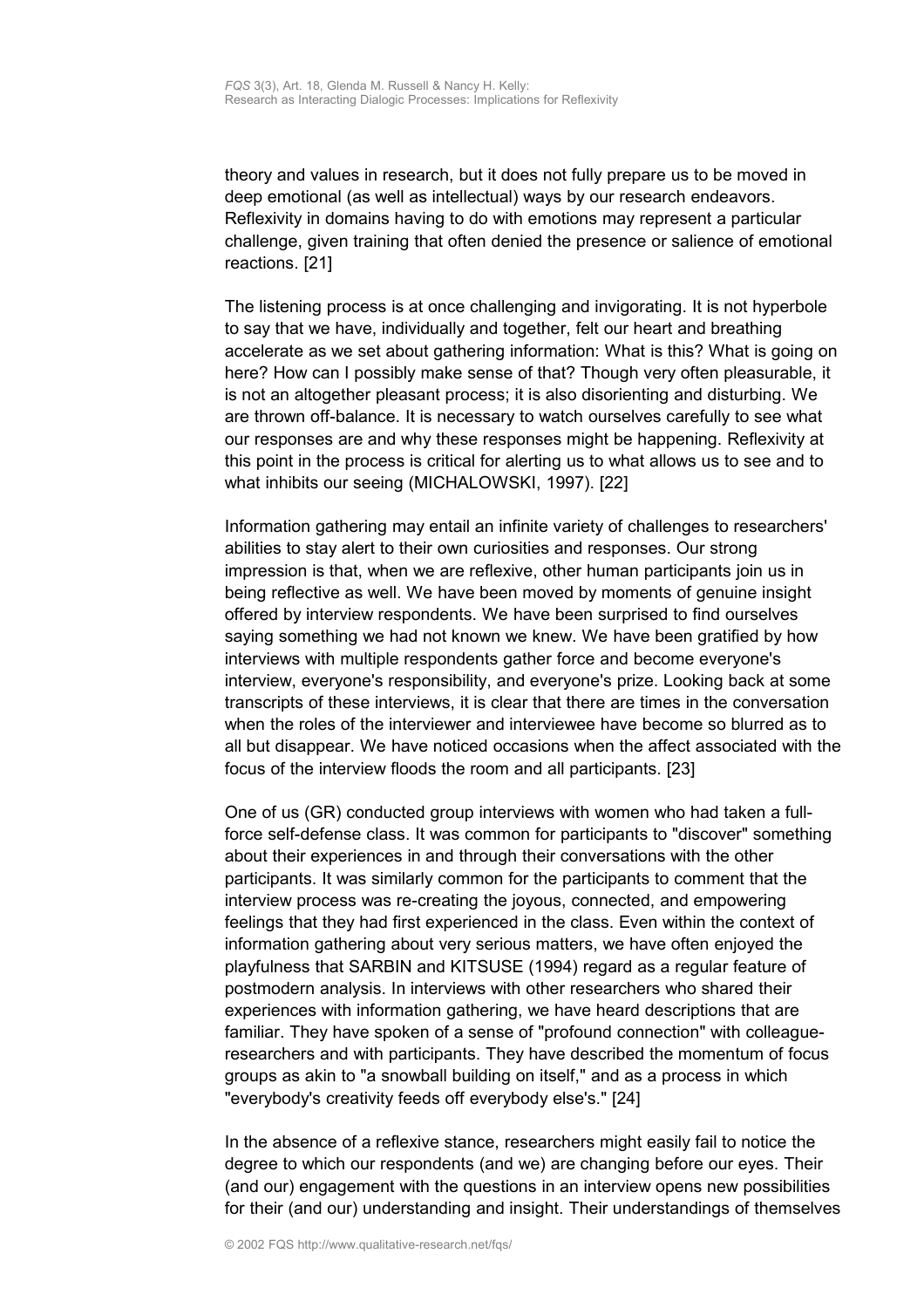may already have been altered at the moment we approach them to participate in the research process. We have often heard people second-guess our request for an interview, wondering if they really had something of interest to tell us. I was surprised by the number of people I contacted for the aforementioned study on heterosexual allies who had never considered their actions to be out of the ordinary or worthy of anyone's attention. I was heartened by the number of these heterosexually-identified activists who embraced the notion that there were others who felt and acted as they did. Our experiences with participants in this and other research ventures lead us to concur with BANYARD and MILLER'S (1998) observation that it is empowering for people to tell their stories; it is especially powerful to have their stories heard. In one study that explored the psychological effects of an anti-gay election on lesbians, gay men, and bisexuals, our coding team was stunned by the number of respondents to a long survey who took the added time to write notes of thanks. Some of these participants went on effectively to explain that they were grateful for the opportunity to describe their experiences or to do something that might help other gay people (RUSSELL, 2000). [25]

The gathering of information can be an enormously complex process that challenges our reflexivity on many levels. We have found it helpful to think of the information gathering process as the creation within the research moment of a new self: a single researcher and the text are actually a single researcher, the text, and the self-made-up-of-the-single-researcher-and-the-text. Two researchers conducting an interview with four respondents are two researchers, four respondents, and a self-made-up-of-two-researchers-and-four-respondents. If we consider the selfs (and we use this form of the plural with intent) created by the interaction of each dyad or triad within this group of six individuals, the picture becomes even more complicated. These new selfs represent the enactment by a novel constellation of people who are at this moment focused on a particular topic. Researchers' reflexivity must be attuned to themselves and their responses to participants, of course. Their reflexivity also needs to be attuned to the emergent selfs that have been created for the purpose and by the processes of gathering information. [26]

Reflexivity at this level invites us to turn our attention to all participants in the process. Echoing McNAMEE and GERGEN (1999) (who were speaking at a different level of self), we ask:

"Who is speaking and acting here, Who is listening, What voices are not being heard, What selves within are suffering, Why is this voice dominant and not some other, and How can we help these oppressed potentials into being? We can understand that the conflict, the anguish, the retribution, and so on are being played out by fractional impulses acquired from others and because, in Walt Whitman's terms, 'we contain multitudes,' we are invited to expand the retinue of guests at the table of responsibility" (p.13). [27]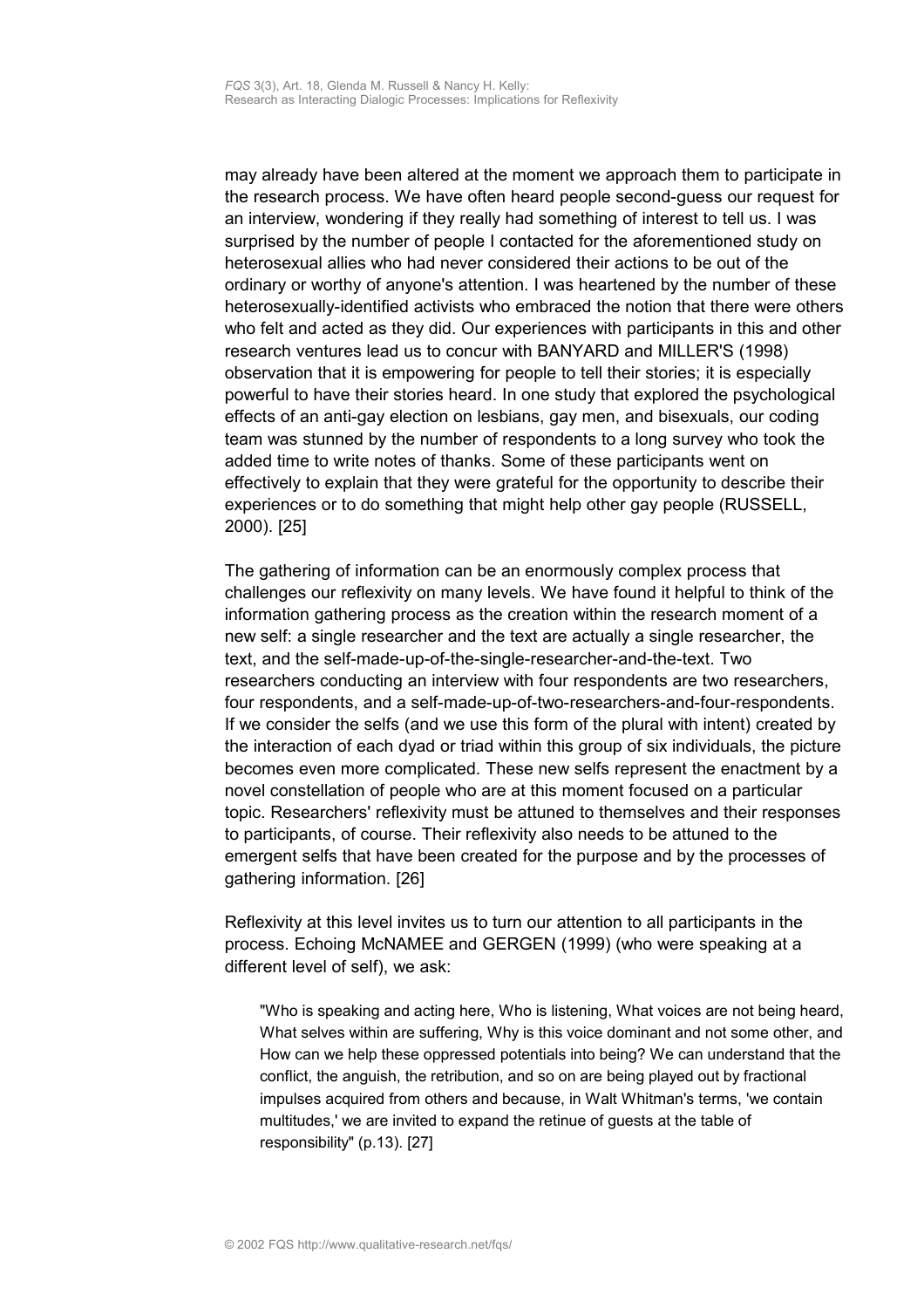## <span id="page-9-0"></span>**2.3 Analysis of information**

If many voices compete for researchers' attention during the data gathering process, there are certainly no fewer voices striving to be heard during the process of information analysis. This is the case no matter what is the nature of the data with which researchers are engaged. In the words of MANNING and CULLUM-SWAN, "... all texts metaphorically speak with many voices" (1994, p.469). It is up to researchers to listen carefully to these voices and to listen especially carefully to the voices that are quietest and to those that may be absent. [28]

Reflexivity requires that we suspend our judgment, our propensity for foreclosed inquiry, and our enthusiasm for the early answers that usually seem to present themselves. We would do well to recall BINSWANGER'S (1967) caution against la rage de vouloir conclure (Tr: the faddish desire to come to a conclusion). The caution, borrowed from FLAUBERT, reminds us that we must overcome our passionate wish to draw conclusions. We have to sit with the information at hand long enough, and with enough openness, to understand not first what it says, but rather how it wants to talk with us. [29]

If we presume to know how research results will speak to us, we may find our analyses frustrating or fruitless. When I (GR) first began conducting qualitative research, I stumbled upon a methodology that seemed to work with the data set I was trying to understand. When I ventured into my second qualitative effort, I naively assumed that I would use the same methodology. It did not work. The information in the second study refused to be heard through the same methodology that had worked so well in the first study. Methods, it turns out, really are "the most unremarkable aspect of interpretive work" (SCHWANDT, 1994, p.119). We are inclined to draw a parallel with clinical work. There is no substitute for exquisite care to the relationship in psychotherapy no matter how reliable and valid one's "method" of therapy is. Similarly, no method of research inquiry can substitute for the need for researchers to engage in a reflexive relationship with data. [30]

The researchers' relationship with the data during analysis (the word seemed so out of place here) requires delicacy and perseverance. We have found that working with qualitative data in a group context allows us to enhance our reflexivity in a number of ways. The group context offers researchers what has been referred to as a holding environment—a stable sense of support that allows us to do things we might not be able to do if left to our individual (and individualized) devices. Research within a group context offers the "antithesis of the insular experience," as one student put it. It gives us, as another student suggested, the opportunity "to feel connected not only to the work but to the people [we are] doing it with." In a very real sense, research in a group context may allow us to keep our equilibrium even when we are faced with the "vertigo" (MARACEK, FINE, & KIDDER, 1997, p.638) that sometimes accompanies engagement with qualitative research. [31]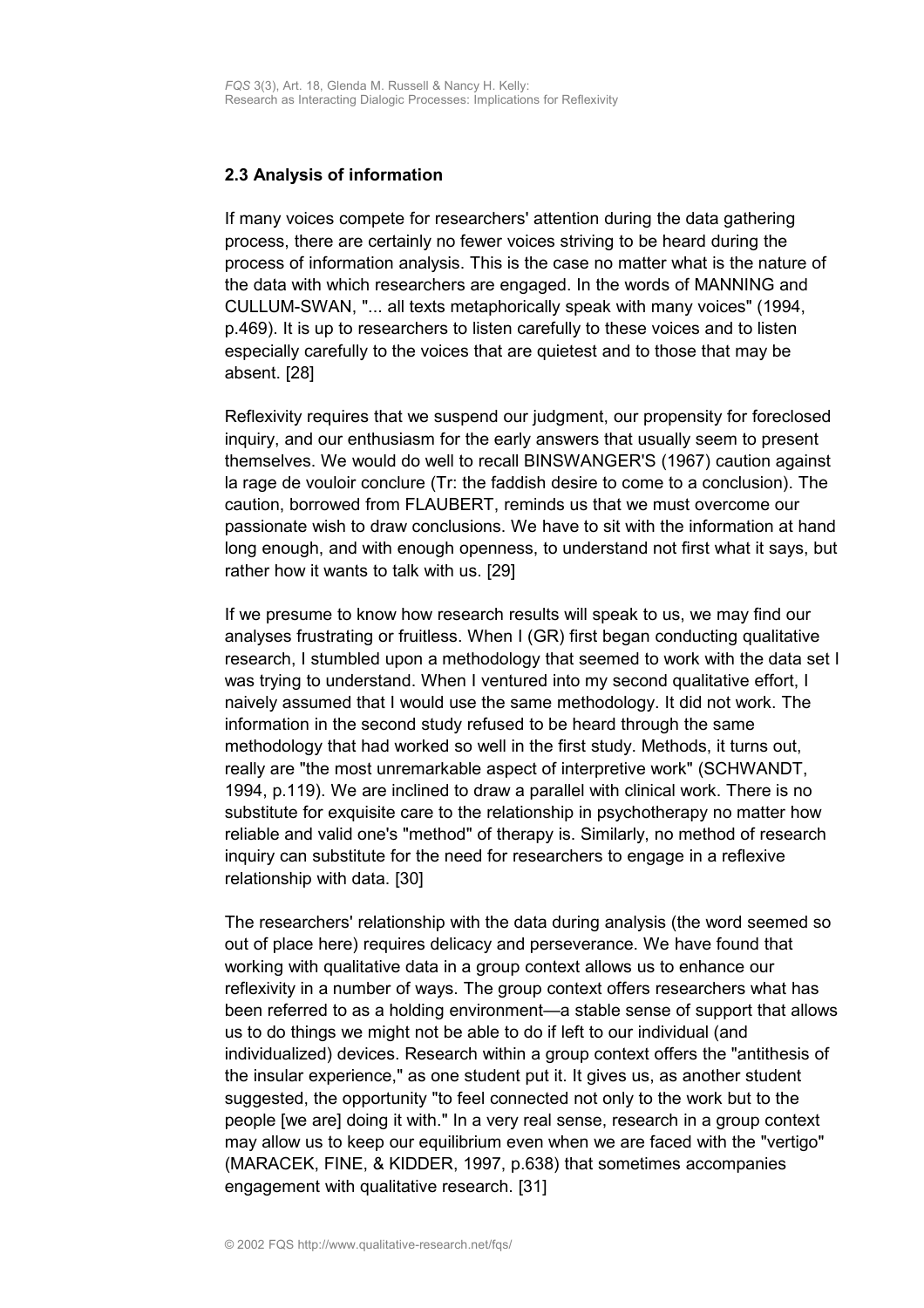If there are many voices represented in our data, then we can think of many ears represented in the team that is interacting with this information. It is, in some ways, a humbling experience to work with data analysis in a group context. When a team is working well, each member is routinely reminded of what she does not hear, what he emphasizes without question, what she ignores without knowing it, and what impact this morning's chance meeting has on his understanding of the data. When a team is working well, all members attend to their own reflexivity and simultaneously serve as checks on one another's reflexivity and the reflexivity of the self-of-the-team. [32]

One of us (GR) had the experience of working on a well-functioning team, one of whose members ended a significant relationship during our data analysis. For a time, this team member frequently heard respondents' comments as reflecting a data code denoting sadness. It became clear that he was perceiving sadness far more often than were the other members of the team. Moreover, when he tried to teach us how he was hearing this sadness, only rarely were we able to discern the sadness he had seen. As a group, we considered the possibility that the recent ending of his relationship might be influencing the frequency with which he heard sadness in the data. While we all came to understand that this might be the case, none of us—including this team member—was willing to automatically disqualify his perceptions about sadness. He was indeed sensitive to sadness in a way that could impose it on the data; but he was also sensitive in a way that could ferret out hints of sadness that others of us might miss. At the same time, his experience with the dissolution of his relationship helped sensitize him—and therefore all of us and the team as a whole—to relational dimensions in the data. This team member's experience allowed us to interact with the data in ways that we might not have interacted had he been absent (or had his relationship remained intact). It is in this way that conducting data analysis in a team context can be empowering. It allows us to see other perspectives, to see more than we otherwise would have. It allows each of us to relax a bit, knowing none of us is solely responsible for understanding the data. Instead, each of us can rely on and must nurture—each of the other researchers as well as the self-made-up-ofall-the-researchers-on-the-team. Each self requires attention; each is responsible; each depends on the self's own reflexivity and everyone else's reflexivity. [33]

#### <span id="page-10-0"></span>**2.4 In-groups and out-groups on teams**

We want to mention cases in which research is focused on a particular social group that is marginalized and in which the research team includes members of the target/out/marginalized group and also members of the nontarget/in/dominant group. It is easy to say that having members of both groups on the research team has the advantage of bringing to bear different perspectives on the data (BARTUNEK, 1996). It is perhaps not self-evident to suggest that it would be problematic to privilege members of either one group or the other. It might be tempting to privilege the non-target group as more "objective" or the target group as more knowledgeable. However, if reflexivity is our goal, all members of the team need to play the stranger (MORAWSKI, 1991) in relation to the data. All need to approach the information with a reflexive openness that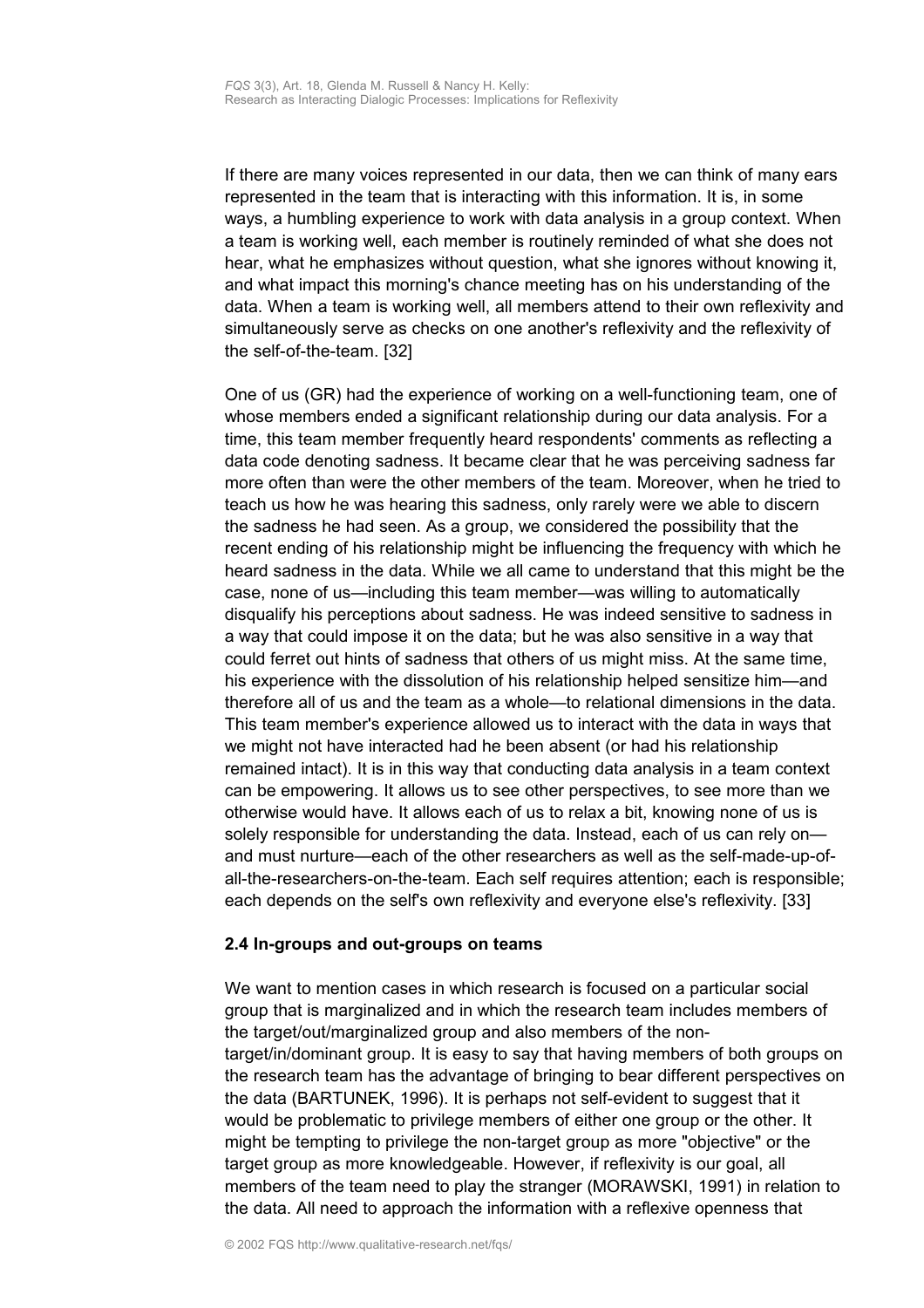acknowledges that their perspectives hold possibilities for seeing the meanings embedded in the data, possibilities for obscuring those meanings, and other possibilities not anticipated. Reflexivity requires that group members move beyond the confines of identity politics (GERGEN, 2000; SAMPSON, 1993) and be open to what each—whether in a marginalized group or not—can see and what the self-made-up-of-all-team-members can see as they interact with the data. [34]

We have observed differing perspectives simultaneously brought to data by team members on different sides of demographic/identity politics divides (see especially RUSSELL, 2000). We have seen the data well served when there was no hierarchy based on identity categories (see also HARAWAY, 1988). This lesson was dramatically brought home when one of us who was working on a research team with two other colleagues. The project involved interviews with a number of youths who had started a Gay-Straight Alliance in Salt Lake City, Utah. Two of us, both of whom identified as lesbian, had conducted all the interviews. The third member of the team, David, was a heterosexually-identified man who had joined the team to explore with us the information gathered. As we read the interview transcripts, David raised question about the language many teens employed in their discussions of stress and suicide. At first, the two lesbianidentified members of the team dismissed his question. We both knew about the problem of gay youth suicide; we had taught and consulted about it. We were, in fact, quite steeped in the problem of gay youth suicide. [35]

It was only through David's perspective as "outsider" and his persistence in raising the question that we eventually came to share his question. Indeed, as a team we began asking questions about the data that probably could only be asked if one were not steeped in the issue. David's line of questioning pointed the way to the beginning of an understanding about what gay, bisexual, and lesbian youths may have learned from those of us who were so steeped in the problem of gay youth suicide. We came to realize that we had unwittingly given these youths a very dangerous script about their lives (RUSSELL, BOHAN, & LILLY, 2000). [36]

This experience serves to illustrate the point we made earlier: it is problematic to speak of stages of research in monolithic terms. In this instance, a moment of question formulation occurred during the data analysis stage. We proceeded to inquire about this question from that point onward. Research, like any conversation, is not bounded by some linear sequence. It is iterative, characterized by false starts and new beginnings. As such, it requires an enormous degree of reflexivity. In the absence of reflexivity, we may be tempted to accept the apparent linearity, thereby obscuring all sorts of unexpected possibilities. [37]

## <span id="page-11-0"></span>**2.5 Returning research**

If research represents a series of extended conversations, then it is incumbent on researchers to continue these conversations, to do something more than compile information as fact bricks stored in libraries (BAKAN, 1977). It is incumbent on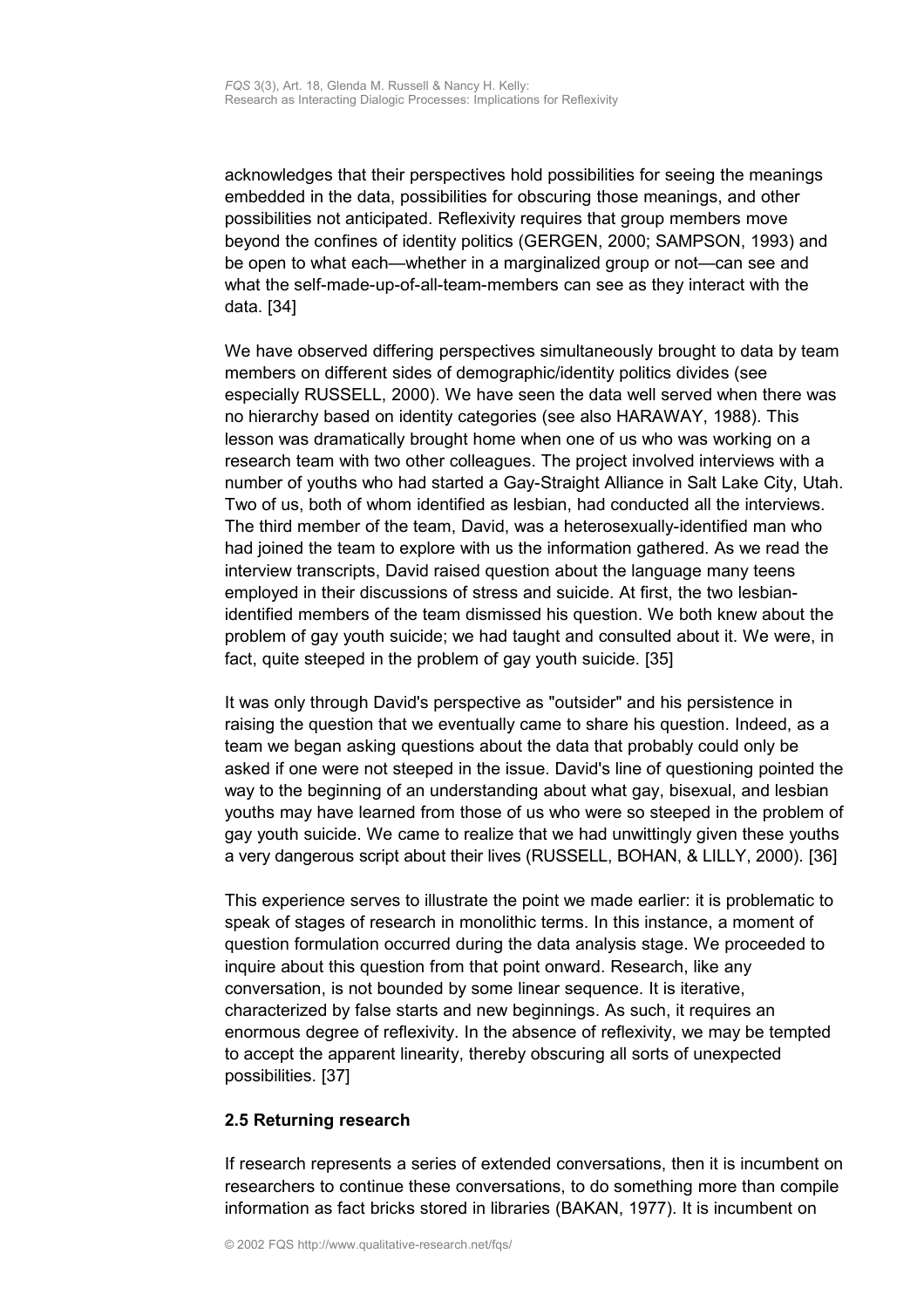researchers to be as reflexive about what we do with the results of our research as we have been in all the prior conversations. For many researchers, the obvious task once information analysis is completed is to compose a written version of the research results for dissemination to other interested parties. Inevitably, this process of writing is "an interpretive, personnel, and political act" (DENZIN & LINCOLN, 1994, p.479); it requires that researchers be mindful of themselves, the participants, their audience, and the uses to which their research might be put. This includes the need for academic researchers to actively take into consideration how issues such as tenure, promotion, and professional visibility have affected every phase of their research. It is, of course, critical that researchers consider the effects that their research will have on the issue area which and/or the people who have been the focus of their research. In disseminating research results, we often are speaking from a very privileged position; it is important that we spend our privilege well (PHARR, 1988). [38]

We spoke with a group of students who had conducted research on narratives about divorce that had been expressed during interviews with divorced women. One of the researchers told us, "I was really sensitive that [the respondents] feel comfortable with the way that we had presented and held that information that they had entrusted to us." Her comment reflects a fitting sense of responsibility in regard to the women who participated in the study; it is no less a reflection of a fitting sense of accountability to oneself as a researcher. [39]

Dissemination of research results all too often begins and ends with presentations at professional meetings and publications in academic journals and books. Yet, powerful things sometimes occur when researchers step outside the usual venues for dissemination. The aforementioned group of students who examined divorced women's narratives decided to use a refrigerator door—their model of domesticity—as the background for a school-based poster session for student research projects. The researchers, in a stroke of creativity that seemed to capture and also enact their findings, arranged their results on the refrigerator door with magnets. The researchers reported the pleasure that they took in their creativity and in their sense of the consistency between their medium and their message. One of the researchers reported experiencing a different kind of pleasure when one of the audience members confided in her that she was about to go through a divorce and that she had learned a good deal from the poster. [40]

In the Gay-Straight Alliance study mentioned earlier, our research group knew that it was important to "return" the findings about suicidal scripting to our community. We invited all of our participants to a gathering at which we discussed our research findings in general and the suicide scripting in particular. It was gratifying to watch participants make sense of this information. They understood it; they worked with it; eventually many of them vowed to reject it through their own long, productive lives. We have since arranged to speak with gay youth groups, in efforts to alert them to the dangers of this script. We have been "giving away" these findings whenever possible. It is not without irony that our nascent understanding of the suicidal scripting of gay, lesbian, and bisexual youth came about in a study that did not begin with this topic as a focus of our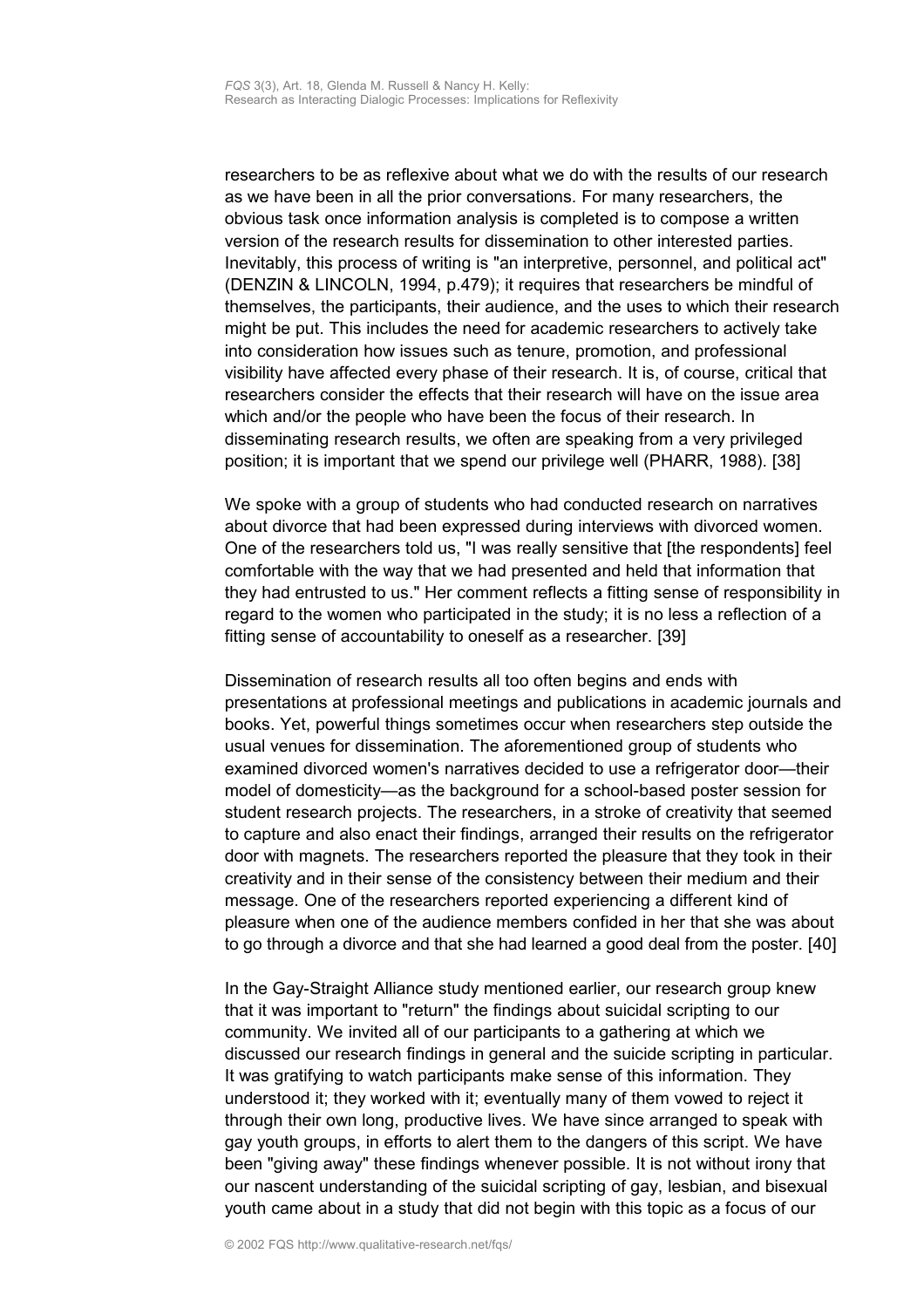interest. Reflexivity—or perhaps it is luck—may often warrant credit when the most important findings from a study were not at all anticipated when the project began. [41]

In a final note about the dissemination of research findings, we invite readers to consider the many ways that research results can be returned to communities without requiring that participants make any trips to libraries or conferences. Among the media we have used, in addition to the more mundane outlets such as community talks and newsletters, are an oratorio, a documentary for public television, and signs on city buses (see RUSSELL & BOHAN, 1990 and RUSSELL, 2000 for further details). We have been humbled to find that the ideas for innovative methods of disseminating findings do not often flow naturally from our professional training; it has been far more helpful to listen to suggestions from others who are less steeped in professional practices than are we. Reflexivity is key here, once again. We must be open to recognizing how our own position both privileges and limits us, to hearing the voices of others clearly enough that we can speak to them in the extraordinary ways that resonate with their (if not necessarily our) experiences. In short, we must find ways to speak to them, not simply to ourselves. [42]

## <span id="page-13-0"></span>**2.6 Impact on researchers**

A commitment to reflexivity suggests that we continue to look at the impact of our research at all points during the research process—including its impact on us. Certainly, we begin research projects with (among other wishes) the desire to learn something new. It has been our experience that we ourselves have typically been transformed in and through the research efforts (BRYDON-MILLER, 1997). In a way that mirrors FREIRE's (1993) observations of and lessons about education: we are educating and being educated; we are learning about ourselves as well as others. We are changed by many aspects of the research process: through engaging in real conversations, through what we learn in the course of listening well, through participation in a process that allows new creations to occur, and through our own reflexivity. As researchers, we come away with new understandings, the origins of which are not entirely clear to us. Our very participation in the research endeavor changes us. In the words of one of our student-colleagues: "I believe that knowledge can be demonstrated through discourses but that discourse changes the quality of knowing and that because the knower is the knowing, the knower is also inherently changed" (LEVINE, 2002, p.6). This knowledge can occur in a variety of areas, from the extraordinary to the ordinary ("... in areas that I live with but don't necessarily think about," as another student described it). [43]

Just as we rely on reflexivity to carry out good research, conducting good research tends to improve our reflexivity. It enhances our ability to stay engaged with our own reactions and the reactions of others. It insists that we learn more about our personal and intellectual strengths and limitations. It invites us to confront feelings and conflicts that we might otherwise avoid—aspects of experience that traditional training has, in fact, encouraged us to disavow. It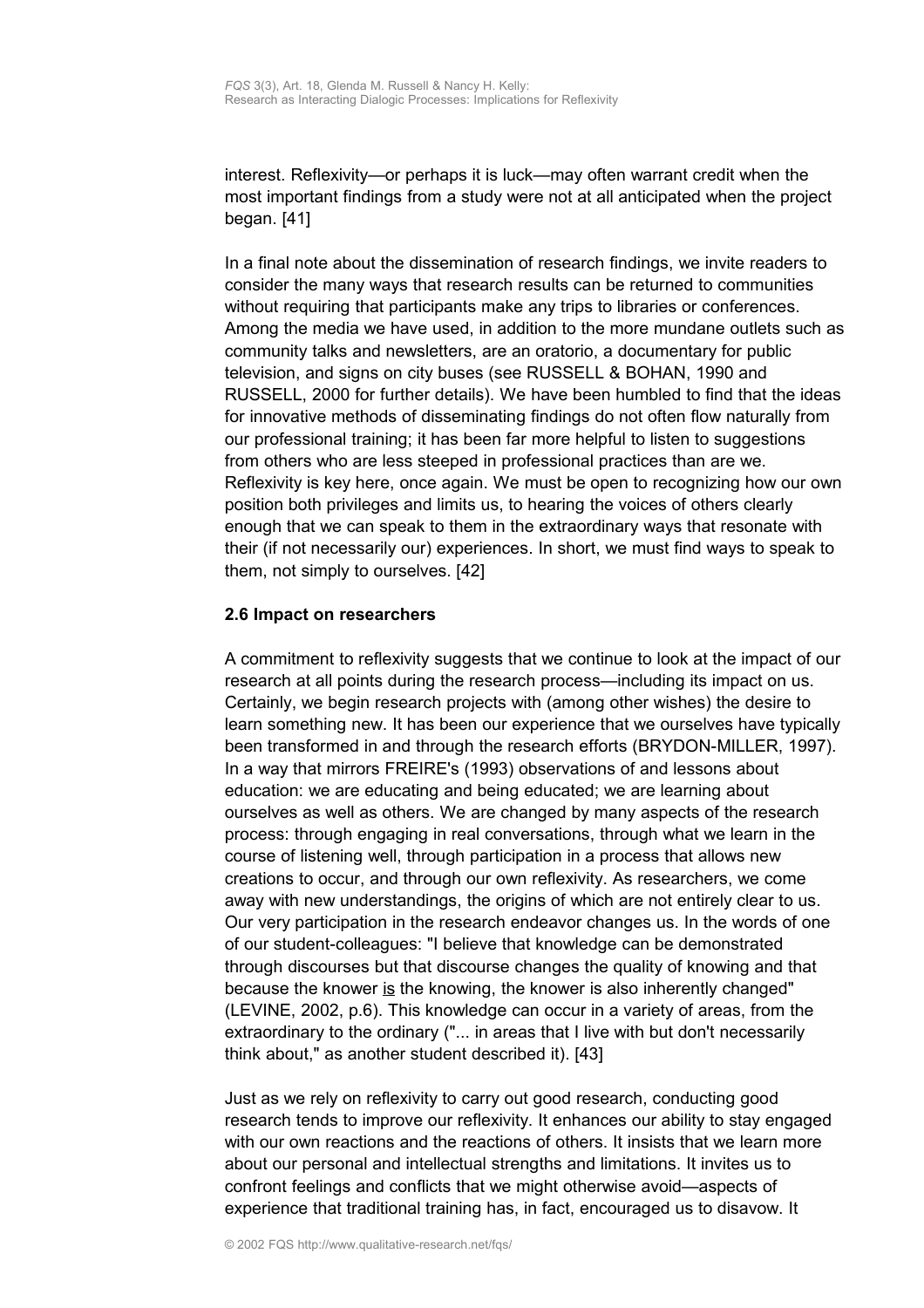insists that we trust ephemeral processes and promises and gather at the tree of no-knowledge to eat until we are full—not of knowledge (of course) but of the wonder of the ever-changing stream of conversations that occur within and around us. [44]

# <span id="page-14-0"></span>**3. Reflexivity and Political Considerations**

Just as reflexivity is important to how we think about ourselves as researchers, to our participants, and to our understandings, it is also important to how we regard the political world. The traditional focus of much of the training in research disciplines has denied the presence or the relevance of the political dimensions of our work. The call for neutral and value free research approaches and agendas denies the possibility of our being reflexive about the political roots and significance of our work. Of course, that call itself represents a profoundly political stance, as well as one that discourages a broad-based reflexivity (BRYDON-MILLER & TOLMAN, 1997). Working within a postmodern perspective, in contrast, invites us to—indeed demands that we—maintain an ongoing awareness of the political nature and implications of all our actions including those carried out under the rubric of research. We join with BRYDON-MILLER'S (1997) assertion: "Embracing the political nature of any research process allows us to act in a more direct and open manner in addressing social issues" (p.660). [45]

Perhaps one of the closest political influences on our work—the choice of topics, methods, and media for disseminating our findings—is constituted in the environments of our disciplines and our (usually educational) organizations (BAKAN, 1977; CUSHMAN, 1995). The very proximity of these influences demands a particularly sensitive reflexivity. Moreover, the epistemologies of our disciplines tend to obscure other possible ways of seeing. Working with colleagues from other disciplines helps us to see that which we have been trained to take as givens. The values and reward structure of our academic (and other) organizational homes require careful attention. We are quite literally rewarded (with tenure, with promotions, with the esteem of colleagues) for pursuing some questions and not others and for seeing with some lenses rather than with others. The more we can bring reflexivity to bear on these matters, the more aware we can be of the multiple (and often unstated) influences on our work. It is this same reflexivity, in its ability to discern the pressures to study this matter in that way that allows us the occasional possibility of rising above these very influences. [46]

Our reflexive focus need not stop with the immediate environments in which our work occurs. As researchers, we take seriously the obligation and we enjoy the privilege of inquiring as to the broader political assumptions underlying our work and the wider political ramifications of our findings. At every step in the research project, we ask ourselves the critical question: "Who benefits?" (BOHAN & RUSSELL, 1999). This question and our answers to it represent our best possibilities for holding ourselves accountable to ourselves and our participants. By including political understandings as a natural and inevitable part of our research inquiry, we close the gap between the personal and the political,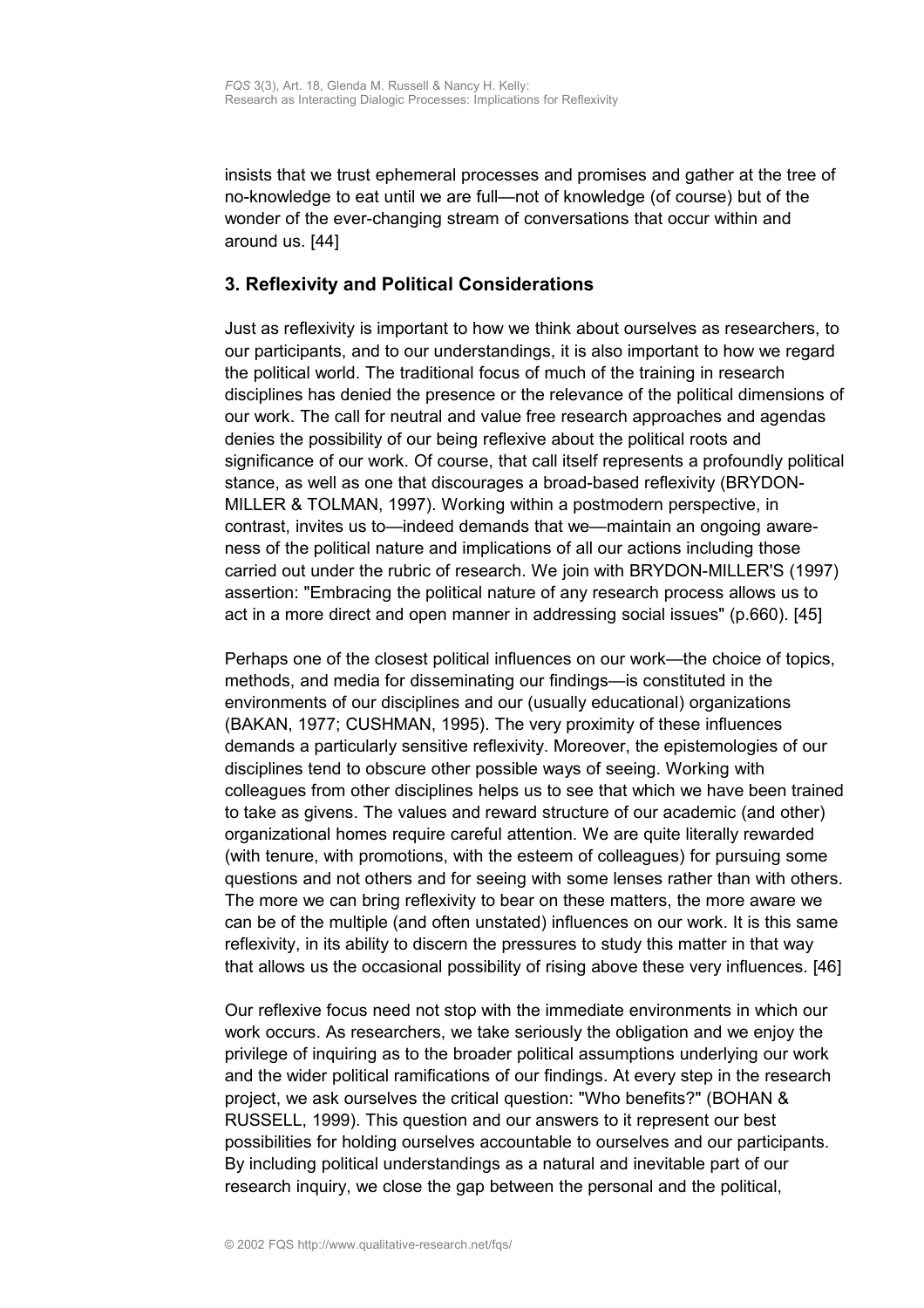between the knower and the known, and between researchers and those whom we once thought of as subjects and now understand to be our co-creators. [47]

#### <span id="page-15-1"></span>**Acknowledgments**

We would like to acknowledge the contributions of the following individuals who, through their work or their conversations with us, contributed to our understandings of reflexivity. They are: Patricia AMBROSIO, Lou BARDACH, Anne CLARK, Jim DAVIS-ROSENTHAL, Sandy DIXON, Patricia DUFFY, Ruth FOLCHMAN, Kari FRASER, Pam GOSS-POWER, Maria GUGLIELMINO, Stacy HIGGINS, Barbara LANDON, Mayday LEVINE, David LILLY, Robin LOPEZ, Cay McDERMOTT-COFFIN, Jason MIHALKO, Sylvie NAAR, Rob PERL, Autumn PORUBSKY, Sean RILEY, Tammy SALTZMAN, Kristine SANDS, and Susie STEVENS. We would like to extend particular appreciation to Janis BOHAN for her extensive contributions to this paper and to the work on which it is based.

#### <span id="page-15-0"></span>**References**

Ahern, Kathryn (1999). Ten tips for reflexive bracketing. *Qualitative Health Research*, *9*(3), 407-411.

Bakan, David (1977). Political factors in the development of American psychology. *Annals of the New York Academy of Sciences*, *291*, 222-232.

Bakhtin, Mikhail M. (1986). *Speech genres and other late essays*. Austin, TX: The University of Texas.

Bamberg, Michael (1999). Is there anything behind discourse? Narrative and the local accomplishment of identities. *Proceedings of the International Society for Theoretical Psychology, Germany, 7*, 220-227.

Banyard, Victoria L. & Miller, Kenneth E (1998). The powerful potential of qualitative research for community psychology. *American Journal of Community Psychology, 26*, 485-505.

Bartunek, Jean M. & Louis, Meryl R. (1996). *Insider/outsider team research*. Thousand Oaks, CA: Sage.

Barry, Christine A.; Britten, Nicky; Barber, Nick; Bradley, Colin & Stevenson, Fiona (1999). Using reflexivity to optimize teamwork in qualitative research. *Qualitative Health Research, 9*(1), 26-44.

Binswanger, Ludwig (1967). The existential analysis school of thought. In Rollo May (Ed.), *Existence* (pp.191-213). New York: Clarion.

Bohan, Janis S. & Russell, Glenda M. (1999). Conceptual frameworks. In Janis S. Bohan & Glenda M. Russell, *Conversations about psychology and sexual orientation* (pp.11-30). New York: New York University Press.

Bradley, Lewis (1995). Psychotherapeutic discourse analysis. *American Journal of Psychotherapy, 49*(3), 371-382.

[Breuer, Franz](http://www.qualitative-research.net/fqs/impressum/breuer-e.htm) (2000, June). Qualitative methods in the study of biographies, interactions and everyday life contexts: The development of a research style. *Forum Qualitative Sozialforschung / Forum: Qualitative Social Research*, *1*(2), Art. 3. Available at: [http://www.qualitative](http://www.qualitative-research.net/fqs-texte/2-00/2-00breuer-e.htm)[research.net/fqs-texte/2-00/2-00breuer-e.htm.](http://www.qualitative-research.net/fqs-texte/2-00/2-00breuer-e.htm)

Brydon-Miller, Mary & Tolman, Deborah L. (1997). Engaging the process of transformation. *Journal of Social Issues, 53*, 803-810.

Buber, Martin (1970). *I and thou* (W. Kaufmann, Trans.). New York: Simon & Schuster. (Original work published 1937)

Cheek, Julianne (1999). Influencing practice or simply esoteric? Researching health care using postmodern approaches. *Qualitative Health Research, 9*(3), 383-392.

Chia, Robert (1995). From modern to postmodern organizational analysis. *Organization Studies, 16*(4), 580-591.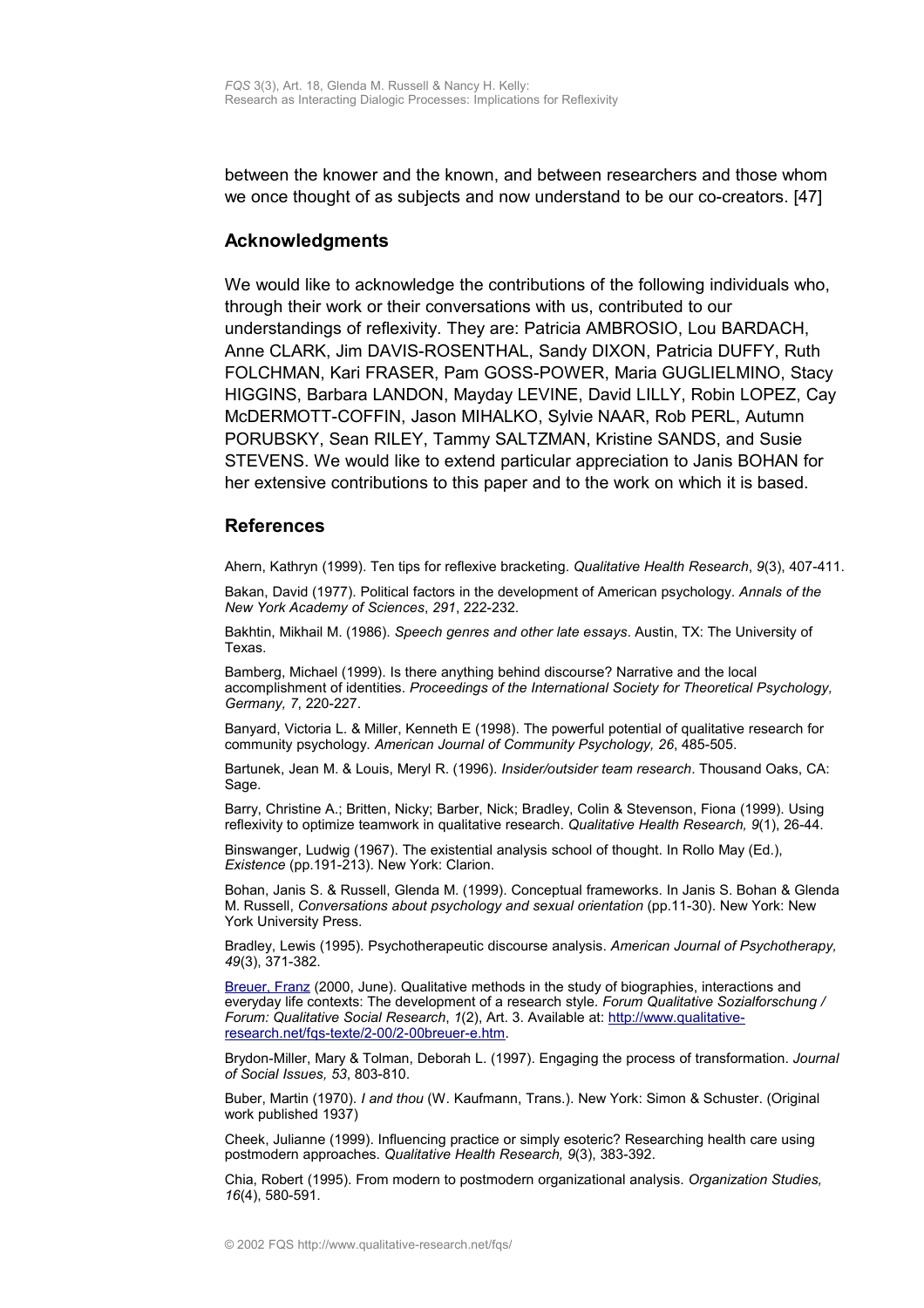Cushman, Philip (1995). *Constructing the self, constructing America: A cultural history of psychotherapy*. Boston: Addison-Wesley.

[Denzin, Norman K.](http://www.qualitative-research.net/fqs/beirat/denzin-e.htm) & Lincoln, Yvonna S. (1994). The art of interpretation, evaluation, and presentation. In Norman Denzin & Yvonna Lincoln (Eds.), *Handbook of qualitative research* (pp.479-483). Thousand Oaks, CA: Sage.

Erickson, Ken C. & Stull, Donald D. (1998). *Doing team ethnography: Warnings and advice*. Qualitative Research Methods Series, 42. Thousand Oaks, CA: Sage.

Freire, Paulo (1993). *Pedagogy of the oppressed*. New York: Continuum.

[Gergen, Kenneth J.](http://www.qualitative-research.net/fqs/beirat/gergen-ken-e.htm) (2000). From identity to relational politics. In Lois Holzman & John Morss (Eds.), *Postmodern psychologies, societal practice, and political life* (pp.130-150). New York: Routledge.

Gergen, Kenneth J. & [Gergen, Mary M.](http://www.qualitative-research.net/fqs/beirat/gergen-mary-e.htm) (1991). Toward reflexive methodologies. In Frederick Steier (Ed*.), Research and reflexivity* (pp.76-95). London: Sage.

Hall, Wendy A. & Callery, Peter (2001). Enhancing the rigor of grounded theory: Incorporating reflexivity and relationality. *Qualitative Health Research, 11*(2), 257-272.

Haraway, Donna (1988). Situated knowledges: The science question in feminism and the privilege of partial perspective. *Feminist Studies, 14*, 575-599.

Hatch, Mary Jo (1996). The role of the researcher. *Journal of Management Inquiry, 5*(4), 359-375.

Hawes, Leonard (1994). Revisiting reflexivity. *Western Journal of Communication, 58*(1), 5-10.

Hawes, Susan (1998). Positioning a dialogic reflexivity in the practice of feminist supervision. In Betty Bayer & John Shotter, (Eds.), *Reconstructing the psychological subject: Bodies, practices and technologies* (pp.94-110). Thousand Oaks, CA: Sage.

Larson, Carl E. & LaFasto, Frank M. (1989). *Teamwork: What must go right/what can go wrong*. Newbury Park, CA: Sage.

Levine, Mayday (2002). *Qualitative inquiry and evaluation research*. Unpublished manuscript. Antioch New England Graduate School.

Lucius-Hoene, Gabriele & Deppermann, Arnulf (2000). Narrative identity empiricized: A dialogical and positioning approach to autobiographical research interviews. *Narrative Inquiry, 10*(1), 199-222.

Manning, Peter K. & Cullum-Swan, Betsy (1994). Narrative, content, and semiotic analysis. In Norman Denzin & Yvonna Lincoln (Eds.), *Handbook of qualitative research* (pp.463-477). Thousand Oaks, CA: Sage.

Marecek, Jeanne; Fine, Michelle & Kidder, Louise (1997). Working between worlds: Qualitative methods and social psychology. *Journal of Social Issues, 53*, 631-644.

Mays, Nicholas & Pope, Catherine (1995). Rigour and qualitative research. *British Medical Journal, 311*, 109-115.

McNamee, Sheila & Gergen, Kenneth J. (1999). *Relational responsibility: Resources for sustainable dialog*. Thousand Oaks, CA: Sage.

Mertens, Donna M. (1998). *Research methods in education and psychology: Integrating diversity with quantitative and qualitative approaches*. Thousand Oaks, CA: Sage.

Michalowski, Raymond J. (1997). Ethnography and anxiety: Fieldwork and reflexivity in the vortex of U.S.-Cuban relations. In Rosanna Hertz (Ed.), *Reflexivity and voice* (pp.45-69). Thousand Oaks, CA: Sage.

Morawski, Jill G. (1991, Aug.). Is ours a history of selves or discourses? Social psychology confronts the postmodern condition. *Invited address to Division 8, Personality and Social Psychology, American Psychological Association*.

Payne, Stephen L., (2000). Challenges for research ethics and moral knowledge construction in the applied social sciences. *Journal of Business Ethics, 26*(4), 307-318.

Pharr, Suzanne (1988). *Homophobia: A weapon of sexism*. Inverness, CA: Chardon.

Rhodes, Carl (2000). Ghostwriting research: Positioning the researcher in the interview text. *Qualitative Inquiry, 6*, 511-526.

Russell, Glenda M. (2000). *Voted out: The psychological consequences of anti-gay politics*. New York: New York University Press.